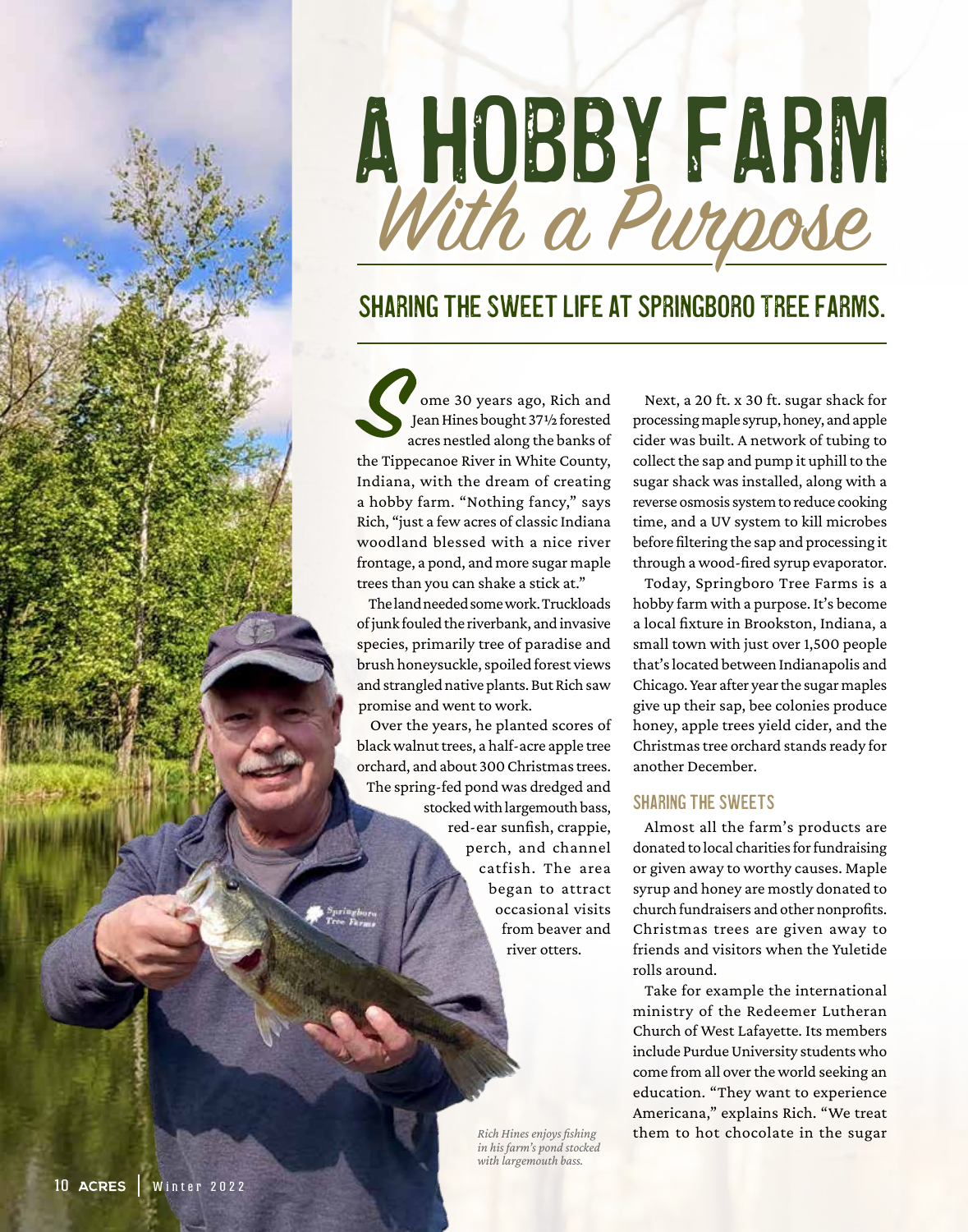#### **SPRINGBORO TREE FARMS**



*CNH Industrial LLC recommends the use of a FOPS when a tractor is equipped with a loader attachment.*

shack, we give them a Christmas tree, and the church provides ornaments and education. That's always fun."

Rich also sells "just a few" products through select local retailers. A nearby micro-brewery, the Crasian Brewing Company, buys Springboro maple syrup to brew a delightful "Springboro Maple Brown" ale. Proceeds from these sales go to purchase the needed supplies, which Rich sums up as "bottles and bees."

"It's more fun to have a little pressure to produce and not just for the money but for the fun of doing it, and for the people who are involved," says Rich. Those folks include his brother, Jim, his wife, Jean, his children, Heidi and Sam, as well as Joe Velovitch and many other good friends.

"Friends from the community often stop by to help with the syrup making. It's a community effort," says Rich.

Numerous charities benefit from the



# NOUR<br>THI PEO<br>AND **WE PUT OURSELVES** third, other people second and God first.

  *Springboro Tree Farms supports honeybee education for youth.*



bounty and goodwill. There's "A Toast to Mental Health", a local Rotary Club fundraiser that supports mental health organizations, and World Health, a philanthropic church-based charity with international reach. The farm also has sponsored the local training program Kids Hope USA, where one adult volunteer mentors one at-risk youth at a nearby elementary school an hour each week for one year.

Another major fundraiser is Operation Christmas Child, (a project of Samaritan's Purse), a local initiative that sends hundreds of care packages to needy youth globally. Closer to home, the farm supports fundraisers for the honeybee education program at nearby YMCA Camp Tecumseh. "We put ourselves third, other people second and God first, and touch the lives of others through community engagement and education," says Rich. "It's really fulfilling."

*Continued…*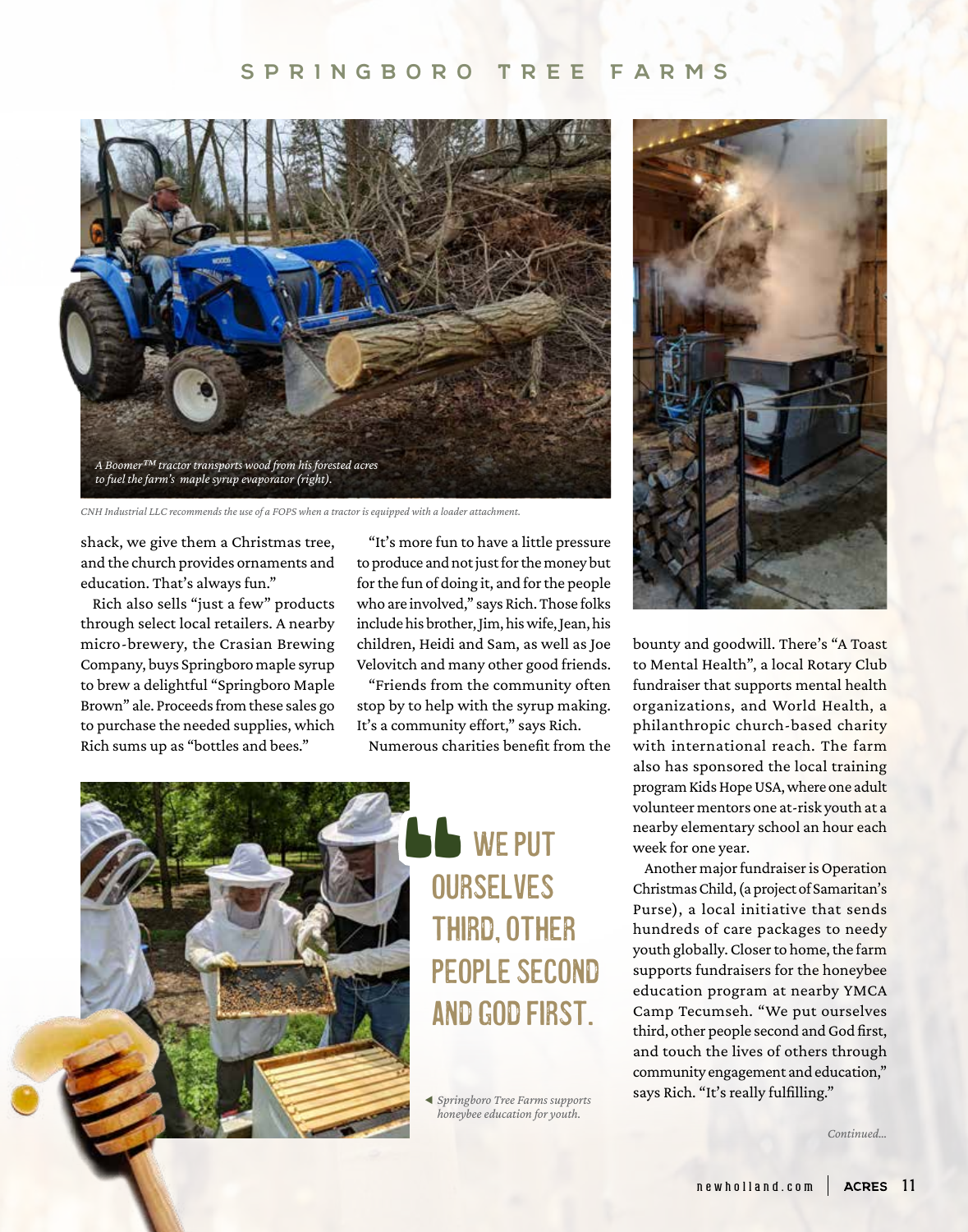#### **SPRINGBORO TREE FARMS SPRINGBORO TREE FARMS**

#### Sweet and sustainable

Wise land management assures the farm's sustainability, and for that Rich relies on professionals. American Pond and Lake Management maintains the pond with expert water quality management. Foresters Mike and Jennifer Warner of Arbor Terra Consulting work with Rich to create a forest management plan that includes the control of invasive species and tree thinning. For Rich, the farm is a return to his past.

"I was lucky when I grew up that I had a grandfather who had a farm back in the '50s and '60s," he says. "It was a general kind of farm, with beef cattle, chickens, and pigs, a fun place to hang out."

When he began looking for his own farm, a livestock operation at that scale (80 acres) didn't seem like the ideal fit. "But then I've always been interested in forests and trees," he says. "And I wanted some land to build a house on the river."



*CNH Industrial America LLC recommends the use of a FOPS when a tractor is equipped with a loader attachment.*

Rich has three houses in all, if you include two tree houses — a deluxe "gentleman's deer stand" for the adults and a smaller lookout for children.

"Building the tree houses was fun," he says. "One has a nice view of Spring Creek that runs through the property."

#### Moving performance

Hines relies on his Boomer™ compact tractor at least once a week throughout the year, but during syrup season it's in use daily. He makes use of the unit's PTO to pump sap into containers, then he transports the large tanks to the sugar shack.



## **Tree House Retreat**

When Rich Hines decided a few years ago to build a tree house in the woods, there was no turning back. He started with an elevated 6 ft. x 8 ft. mini log cabin for children. "When kids came to visit the farm, they'd just run to the tree house," he recalls. "They got so excited, they really seemed to enjoy it."

A few years later, he discovered some trees that were big enough and strong enough for a lookout for adults. The idea of a tree house for adults was born.

"My brother and I, we're project guys, and we really enjoy building things," he says. "We wanted the tree house for adults to be something really special, somewhere we could go to read a book and enjoy the scenery."

They went to work on tree house number two: a rustic 10 ft. x 12 ft. sitting room with a 4-foot deck overlooking a canopy of trees and a meandering creek,

complete with a staircase leading up to the porch, a mix of hickory oak and walnut hardwood floors, and furnished with a couple of antique hickory rocking chairs. The room's focal point: a large cottonwood tree that grows right through the floor and through the roof.

"It's just such a pretty place with a picturesque stream that runs through the woods," says Rich. "So now we can go there to read or just 'sit a spell' and enjoy the natural world."